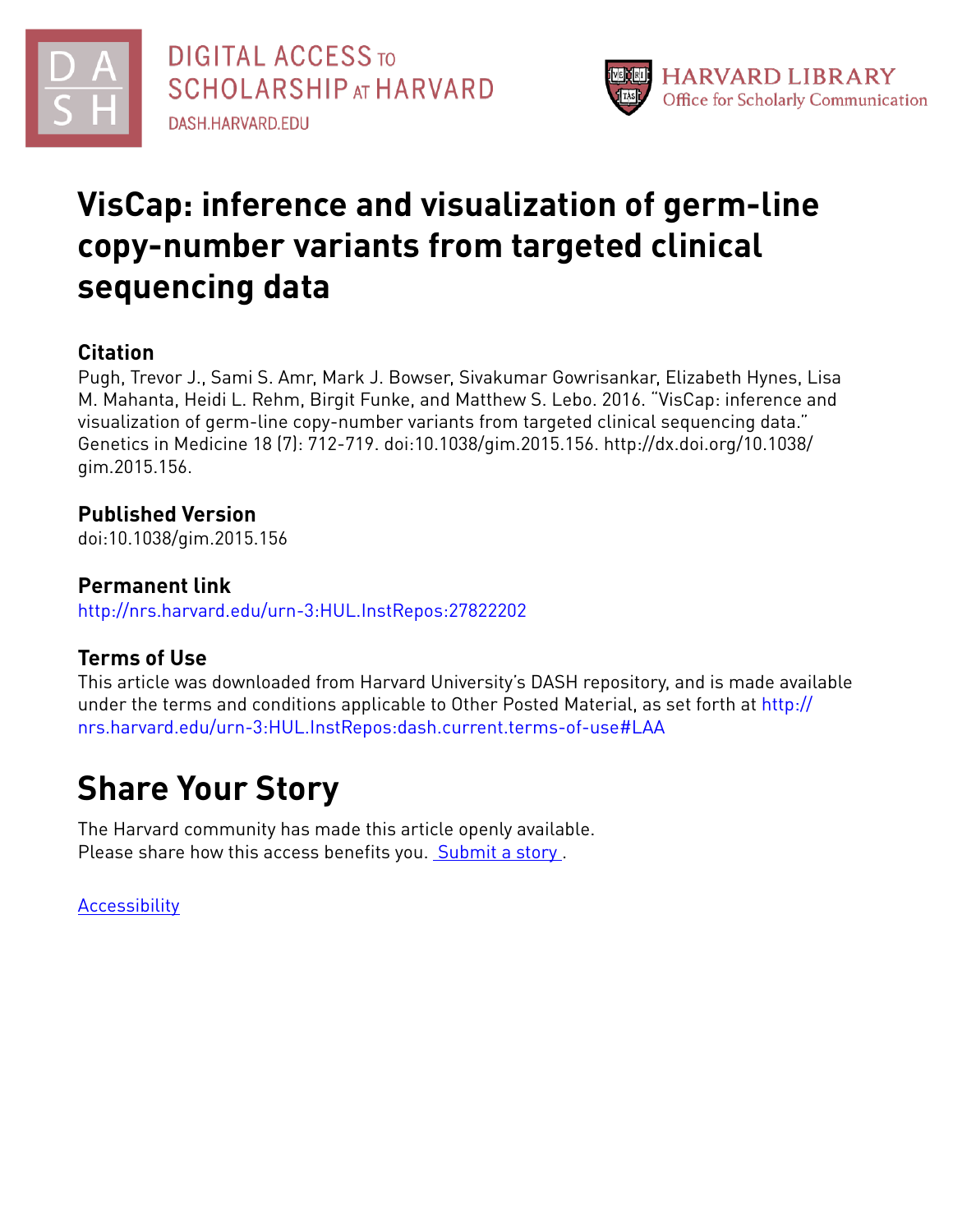### *Open*

## **VisCap: inference and visualization of germ-line copy-number variants from targeted clinical sequencing data**

Trevor J. Pugh, PhD1,2, Sami S. Amr, PhD<sup>3–5</sup>, Mark J. Bowser, MS, MPH<sup>3</sup>, Sivakumar Gowrisankar, PhD<sup>3</sup>, Elizabeth Hynes, BS<sup>3</sup>, Lisa M. Mahanta, BA<sup>3</sup>, Heidi L. Rehm, PhD<sup>3-5</sup>, Birgit Funke, PhD<sup>3-5</sup> and Matthew S. Lebo, PhD<sup>3-5</sup>

**Purpose:** To develop and validate VisCap, a software program targeted to clinical laboratories for inference and visualization of germ-line copy-number variants (CNVs) from targeted nextgeneration sequencing data.

**Methods:** VisCap calculates the fraction of overall sequence coverage assigned to genomic intervals and computes log2 ratios of these values to the median of reference samples profiled using the same test configuration. Candidate CNVs are called when log2 ratios exceed user-defined thresholds.

**Results:** We optimized VisCap using 14 cases with known CNVs, followed by prospective analysis of 1,104 cases referred for diagnostic DNA sequencing. To verify calls in the prospective cohort, we used droplet digital polymerase chain reaction (PCR) to confirm 10/27

candidate CNVs and 72/72 copy-neutral genomic regions scored by VisCap. We also used a genome-wide bead array to confirm the absence of CNV calls across panels applied to 10 cases. To improve specificity, we instituted a visual scoring system that enabled experienced reviewers to differentiate true-positive from false-positive calls with minimal impact on laboratory workflow.

**Conclusions:** VisCap is a sensitive method for inferring CNVs from targeted sequence data from targeted gene panels. Visual scoring of data underlying CNV calls is a critical step to reduce false-positive calls for follow-up testing.

*Genet Med* advance online publication 17 December 2015

**Key Words:** copy-number variation; germ-line; molecular genetics; targeted clinical sequencing; visualization; VisCap

#### **INTRODUCTION**

Targeted DNA sequencing of disease-associated genes has long been a mainstay of clinical genetic testing to uncover causative sequence variants. Implementation of next-generation sequencing (NGS) platforms in clinical laboratories has expanded the genomic footprint of these tests,<sup>1</sup> and panels testing tens to thousands of genes simultaneously are now offered by academic<sup>2-4</sup> and commercial centers.<sup>5-7</sup> Initially deployed for detection of single-nucleotide variants and small insertions or deletions, many of these panels target genes for which copy-number variation is also an important source of pathogenic genome variation.

Our laboratory initially deployed targeted NGS-based tests for causative sequence variants underlying multiple cardiomyopathies<sup>2,3</sup> (Pan Cardiomyopathy v1, 1,016 exons in 46 genes; v2, 1,095 exons in 51 genes) and nonsyndromic hearing loss<sup>4</sup> (OtoGenome, v1, 1,236 exons in 71 genes; v2, 1,231 exons in 70 genes). These panels were originally launched as pooled bait sets that included probes targeting genes associated with Marfan syndrome (90 exons in 4 genes). However, these are diseases to which germ-line copy-number variants (CNVs) are also important contributors, and additional gene-specific copynumber assessments have historically been performed in parallel, resulting in increased cost and overall test complexity.

Several software tools have been developed to infer copy-number alterations from exome- and genome-scale NGS data.<sup>8-13</sup> These methods often use complex data-normalization methods that reduce sensitivity for exon-level copy-number alterations and provide highly segmented copy-number regions, resulting in high false-positive rates.<sup>14</sup> Proof-of-principle studies describing panel-based inference of CNVs have also been reported,<sup>15,16</sup> but these methods do not offer clear communication of exonlevel data underlying these calls or native support to tune data visualization outputs to reflect data thresholds derived empirically by user-specific clinical validation experiments. Therefore, we set out to develop a method to infer constitutional (i.e., germ-line) copy-number alterations from targeted, clinical NGS data, with particular focus on data visualization and quality control suitable for deployment in clinical laboratories.

VisCap is a CNV-detection and -visualization tool that compares the relative depth of read coverage across arbitrary sets of genome coordinates (e.g., exons) targeted in a set of DNA samples using the same laboratory workflow. In addition to data normalization and identification of candidate CNVs, VisCap provides graphical outputs to enable quality control and manual review in the context of exon-level data supporting and surrounding each CNV call. Our tool was tailored for use in

Submitted 10 June 2015; accepted 15 September 2015; advance online publication 17 December 2015. doi[:10.1038/gim.2015.156](http://www.nature.com/doifinder/10.1038/gim.2015.156)

<sup>&</sup>lt;sup>1</sup> Princess Margaret Cancer Centre, University Health Network, Toronto, Ontario, Canada; <sup>2</sup>Department of Medical Biophysics, University of Toronto, Ontorio, Ontario, Canada;<br><sup>3</sup>I aboratory for Molecular Medicine, Partner Laboratory for Molecular Medicine, Partners HealthCare Personalized Medicine, Boston, Massachusetts, USA; <sup>4</sup> Department of Pathology, Brigham and Women's Hospital and Massachusetts General Hospital, Boston, Massachusetts, USA; 5 Department of Pathology, Harvard Medical School, Boston, Massachusetts, USA. Correspondence: Trevor Pugh [\(trevor.pugh@utoronto.ca](mailto:trevor.pugh@utoronto.ca))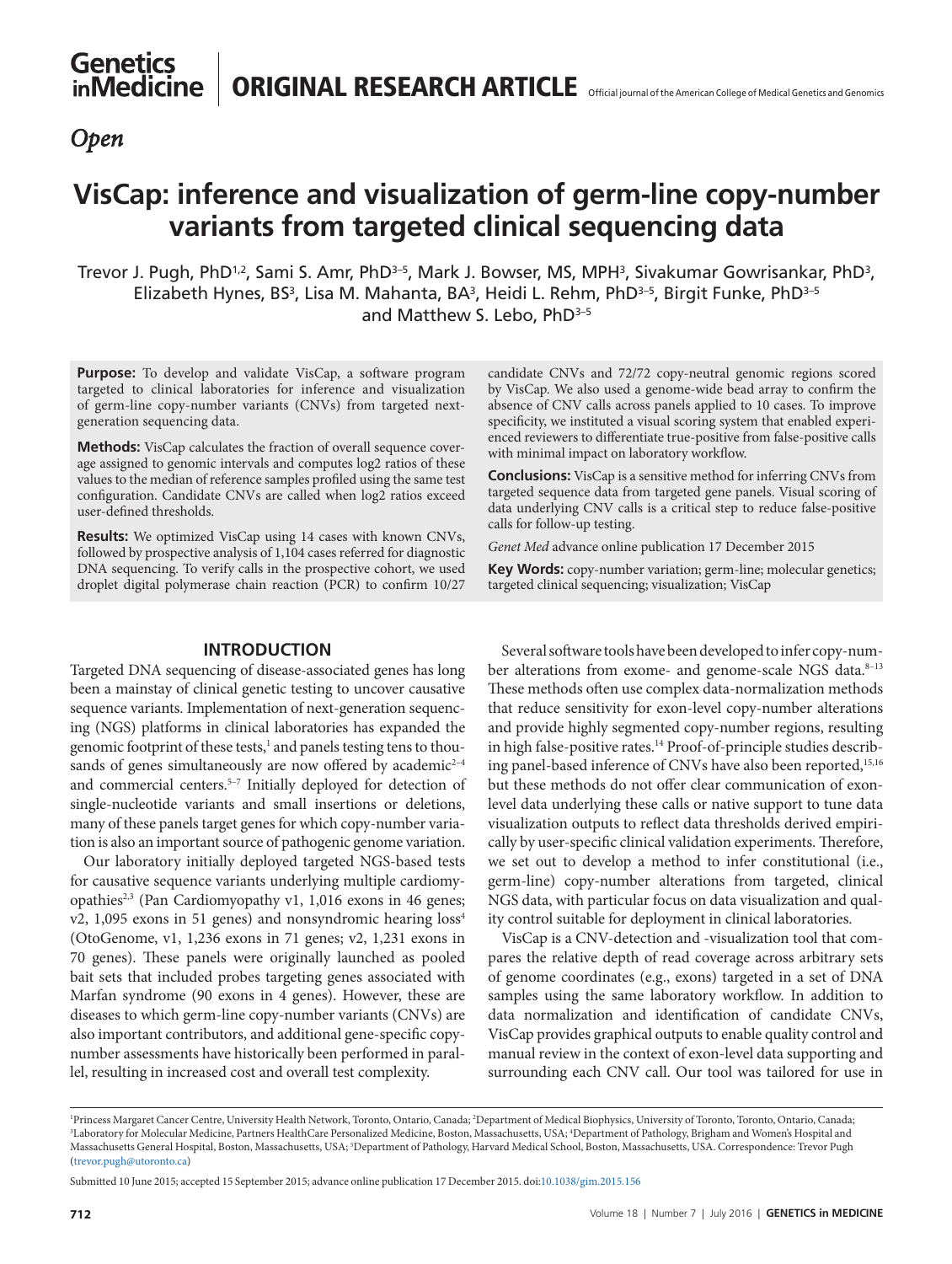clinical molecular genetic laboratories with a focus on usability, clear communication of results in the context of clinically validated data thresholds, common annotation of CNVs between text and graphical outputs, and flexible, panel-specific annotation to enable downstream CNV interpretation.

### **MATERIALS AND METHODS**

#### **Generation of clinical sequencing data**

Targeted DNA sequencing data were generated and analyzed as previous described.<sup>2</sup> Briefly, DNA fragments were sheared to ~150–200bp and barcoded adapters were ligated to facilitate multiplexed capture and sequencing. Batches of 7–10 DNA samples were pooled, and regions of interest were isolated by in-solution capture using custom RNA baits (Agilent SureSelect). These baits correspond to previously described Pan Cardiomyopathy<sup>2,3</sup> and OtoGenome<sup>4</sup> panels as well as genes associated with Marfan and related syndromes. Captured fragments were purified and 50-bp paired-end sequencing reads were generated on a single lane of a HiSeq 2000 or 2500 instrument. Sequencing reads were aligned using bwa version  $0.5.8c^{17}$  and realigned around insertions and deletions using the Genome Analysis Toolkit<sup>18</sup> version 1.0.4705 (GATK) IndelRealigner. Quality scores were recalibrated using GATK version 1.0.4705 BaseRecalibrator and the total depth of coverage across each genomic interval was calculated using the GATK version 1.0.4705 DepthOfCoverage tool.

**VisCap software code availability, dependencies, and inputs** VisCap is a publicly available (**Supplementary File S1** online, [https://github.com/pughlab/viscap\)](https://github.com/pughlab/viscap) CNV-detection and -visualization tool written in R [\(http://www.r-project.org](http://www.r-project.org)) for analysis of targeted NGS data derived from hybrid-capture experiments. VisCap version 0.8 and R version 2.15.1 were used for the analyses in this report, as were dependent R libraries "gplots" version 2.11.0, "zoo" version 1.7–11, and "cluster" version 1.15.2. This program can be executed using the Unix command line or through a Windows graphical interface dependent on the R "winDialog()" command. As input, VisCap reads a directory containing interval summary files generated by the GATK DepthOfCoverage tool. For each sample, these files contain a summary of the total coverage of each genome region interval listed in a reference interval list. For the panels described in this report, each genomic interval corresponded to a single exon, although in practice these regions may be of any length and genomic location acceptable by the GATK DepthOfCoverage tool. A description of each output file is provided in **Supplementary Table S1** online.

### **Normalization and visualization of sequence coverage data**

The initial step in the VisCap program is to generate a matrix of all intervals captured and the fraction of total coverage assigned to these intervals. These are derived for each sample from DepthOfCoverage "sample\_interval\_summary" files using total coverage values in the column "{sample name}\_total\_cvg". Next, the sample-specific fractional coverage of each region is divided by the median for that region across the entire batch,

VisCap germ line | PUGH et al **ORIGINAL RESEARCH ARTICLE** 

where the number of samples to be batched together can be any size that provides a representative median coverage across all target regions. In our clinical workflow, a batch refers to a set of 7–10 DNA samples captured in a single multiplexed pool and sequenced in a single flow-cell lane of an Illumina HiSeq 2000 or 2500 DNA sequencer. These batch median-normalized data are stored as a matrix of log2 ratios that is written to a text file. To facilitate visual review of the data for each sample, log2 ratios are plotted by relative genome order (i.e., rank order, not to scale on genome), and data points supporting CNVs are color-coded and linked to a unique identifier listed in the text output (**[Figure 1](#page-3-0)**).

The X-chromosome requires further normalization because there are significant fractional coverage differences between males and females. Depending on the balance of males and females in the batch, males may display single-copy loss of chromosome X or females may display a single-copy gain. These patterns are evident from the presence of two clusters of boxplots depicting fractional coverage values across targets on the X-chromosome for each sample (**[Figure 2](#page-4-0)**). These clusters are detected computationally by removing outlier probes and then partitioning all samples around two medoids, a more robust alternative to K-means clustering.19 To enable consistent visualization of CNVs from male and females in the same batch, the log2 ratios for each sample are normalized toward zero through subtraction or addition of the cluster median. To facilitate review of this procedure, boxplots of log2 ratios are generated before and after subtraction/addition of the cluster medians (**[Figure 2a](#page-4-0)**,**[b](#page-4-0)**, respectively). The program also outputs predicted sex for each case as an additional source of quality control (QC) data.

To derive thresholds for detection of copy-number gains and losses, boxplots are constructed using the R graphics "boxplot()" command. This provides a visual representation of the distribution of log2 ratios from each sample, as well as the fivenumber summary used for subsequent thresholding and quality control. The five-number summary includes upper whisker, Q3, median, Q1, and lower whisker. Upper (lower) whiskers are the greatest (lowest) values that fall within Q3 (Q1) plus a user-defined multiplier of the interquartile range (Q3–Q1). A sample fails quality control if either of the boxplot whiskers extends beyond the expected theoretical log2 ratio for a singlecopy gain (0.58) or a single-copy loss (−1). To avoid skewing of the batch median used for normalization, failed samples are identified in the boxplot summary output and removed, triggering an iterative additional run with the remaining samples (**[Figure 2c](#page-4-0)**). VisCap automatically repeats the analysis until all samples pass this automated QC. In our laboratory, an entire batch is failed if fewer than three samples pass QC. Files generated by each iteration are stored in separate output folders.

#### **Calling CNVs**

The strategy to detect a gain or a loss is dependent on the distribution of log2 ratios for each sample as well as a set of user-defined thresholds. To be called, a copy-number gain must have log2 ratios that exceed (i) the user-defined gain threshold and (ii) the upper whisker of the boxplot representing the sample's data distribution.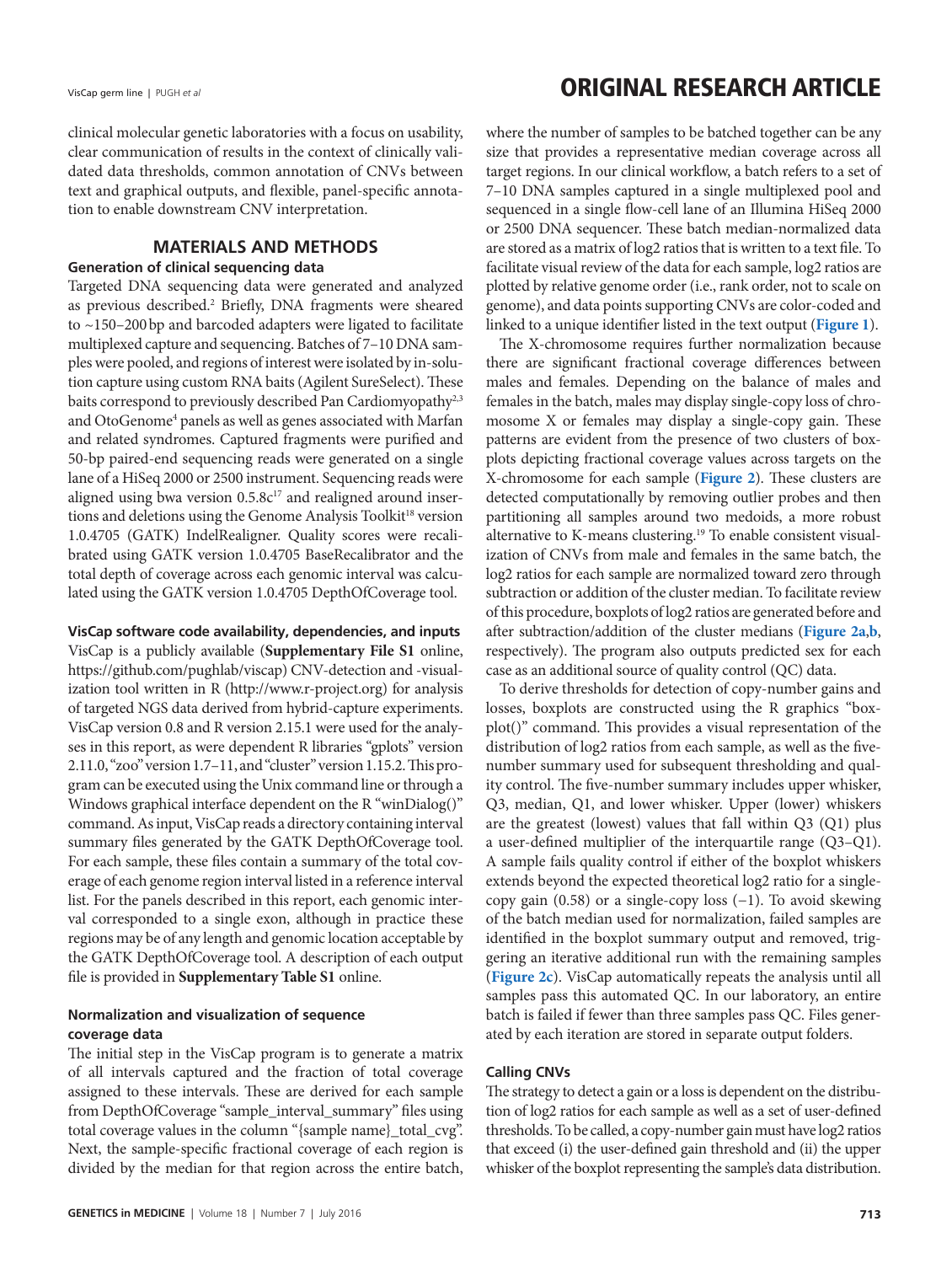### **ORIGINAL RESEARCH ARTICLE**

<span id="page-3-0"></span>

**Figure 1 Example of VisCap chromosome-level outputs.** Fractional depth of coverage values for each genomic interval (black dot) sequenced on a targeted panel plotted as log2 ratios against the median of a reference set of samples analyzed using the same panel and laboratory workflow. Copy-number variants supported by multiple consecutive exons with log2 ratios outside user-defined thresholds (solid black lines at -0.55 and 0.40, in this case) are color-coded: gains are red and losses are blue. An orange marker denotes the affected genomic segment with a number corresponding to the CNV identifier listed in the output text file. This plot is overlaid with quidelines depicting the two sets of user-defined thresholds used for copy-number variation (dashed = whiskers derived from the boxplot denoting the sample's overall data distribution; solid black = fixed, user-defined thresholds) and the theoretical log2 ratios (solid light gray) for single-copy gains and single-copy losses. Labels on the x-axis mark the first interval of each group of exons (commonly a gene name) as specified in the list of intervals provided to the program (e.g., TP53\_Exon1 and TP53\_Exon2 would be marked by a single TP53 label underneath exon 1). Panels **a–d** contain examples of VisCap output plots from four cases selected from Table 1. (**a**) Whole-genome view depicting log2 ratios from all intervals from a single patient run on a large gene panel. This individual had a GJB6 deletion known from previous testing as well as an unexpected gain of chromosome X. The patient was phenotypically female and had median log2 ratio of X-chromosome probes twice that of other females, suggesting a potentially undiagnosed sex chromosome abnormality. (**b**) Single-chromosome view of data indicating a full gene, single-copy deletion of *OTOF* in a patient with a loss-of-function mutation on the remaining allele, illustrating compound heterozygosity resulting in nonsyndromic hearing loss. (**c**) Example of a multi-exon copy-number gain within *FBN1* leading to Marfan syndrome. (**d**) Example of two homozygous, noncontiguous exon-level deletion calls within *TMPRSS3* in a patient with nonsyndromic hearing loss. Family testing found that both of the patient's parents were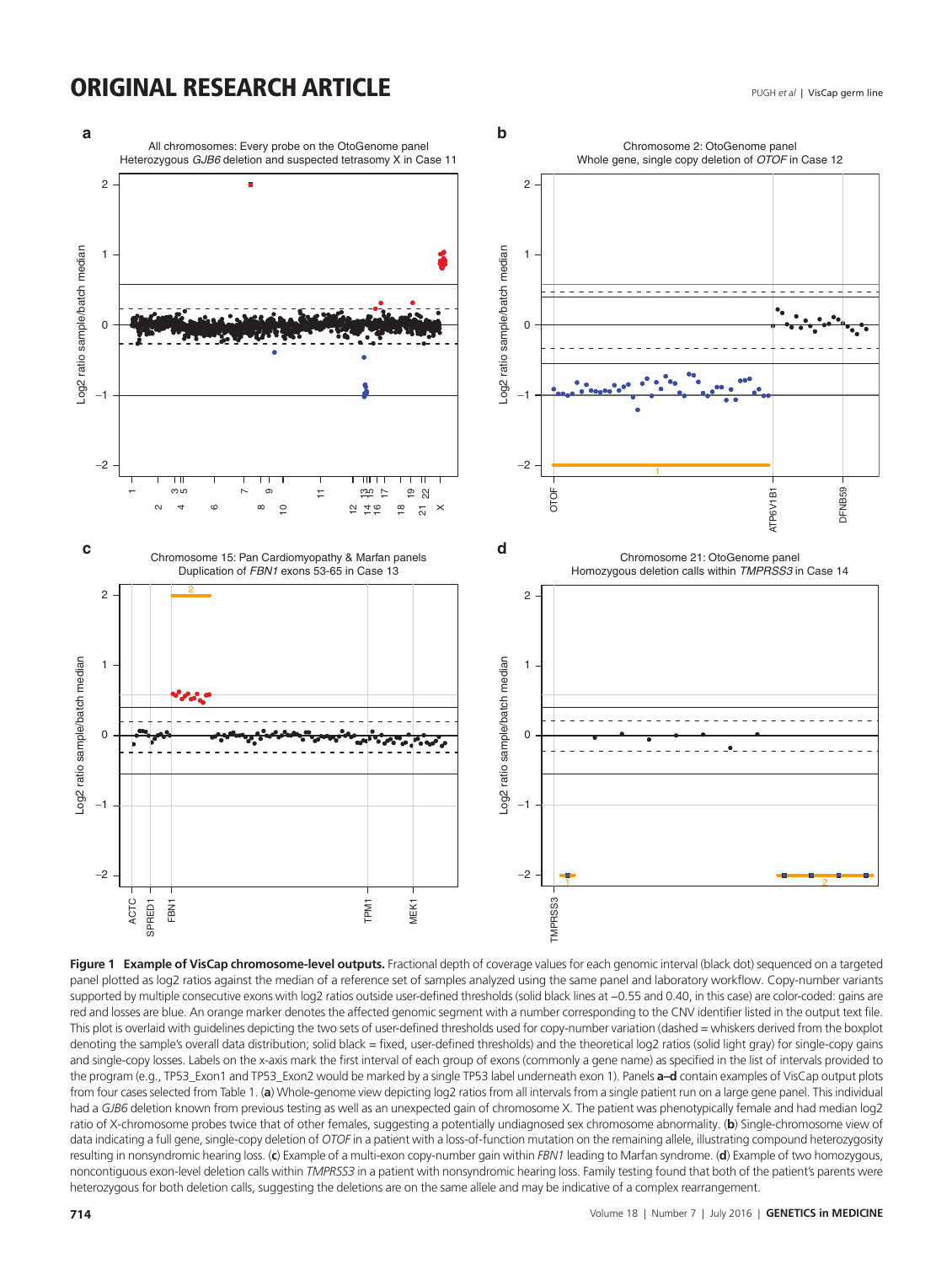### VisCap germ line | PUGH et al **ORIGINAL RESEARCH ARTICLE**

<span id="page-4-0"></span>

**Figure 2 Normalization of log2 ratios from probes on the X chromosome.** Distribution of log2 ratios from probes across all samples in a sequencing batch. Upper panels depict log2 ratios from probes on the X chromosome before (panel **a**) and after (panel **b**) inference and correction for sex composition within the sequencing batch used as a reference set. Lower panels depict log2 ratios from all probes from all samples run on a panel, including a sample that failed automated QC (panel **c**, case H) and was removed for an iterative run. Each boxplot depicts a 5-number summary dependent on the interquartile multiplier (x) set in the configuration file: 1) lower whisker is the lowest value to exceed the Q1 - x times the interquartile range; 2) lower hinge is the first quartile value (Q1); 3) middle line is the median; 4) upper hinge is the third quartile (Q3) value; 5) upper whisker is the lowest value to exceed Q3 + x times the interquartile range.

Copy-number losses must have consecutive probes below the loss threshold and the lower boxplot whisker. For our prospective study, these fixed thresholds were established based on the retrospective training set of 14 positive control samples (see Results, **Supplementary Figure S1** online), leading to a requirement for the minimum log2 ratio for gains of 0.40 and maximum log2 ratio for losses of −0.55. The boxplot IQR multiplier was set at 3.

### **Confirmation of candidate CNVs by genome-wide bead array**

To estimate our method's ability to identify both true regions of copy-number changes and copy-neutral regions, we analyzed a subset of 16 samples from the validation set using the 2.3 million–feature Illumina Human Omni2.5–8 BeadChip array at the Princess Margaret Genomics Centre, Toronto, Canada [\(http://](http://www.pmgenomics.ca) [www.pmgenomics.ca](http://www.pmgenomics.ca)). Each sample was processed following the Illumina Infinium LCG assay protocol, hybridized to two

BeadChips, stained as per Illumina protocol, and scanned on an Illumina iScan. The data files were quantified and normalized in the GenomeStudio version 2010.2 genotyping module using HumanOmni25-8v1-1\_C.bpm manifest.

To call CNVs, data were exported from Genome Studio and uploaded into Biodiscovery Nexus v7.5 program. The significance threshold for segmentation was set at 1×10−8 and also required a minimum of three probes per segment and a maximum probe spacing of 1,000 between adjacent probes before breaking a segment. The log ratio thresholds for single-copy gain and singlecopy loss were set at 0.13 and −0.23, respectively. Systematic GC wave correction was applied using Linear Correction with the HumanOmni2-5-8v1-1-C\_hg19\_illum\_correction.txt file.

### **Confirmation of candidate CNVs by droplet digital PCR**

For more in-depth validation of VisCap, a minimum of one primer/TaqMan probe (Life Technologies, Carlsbad, CA)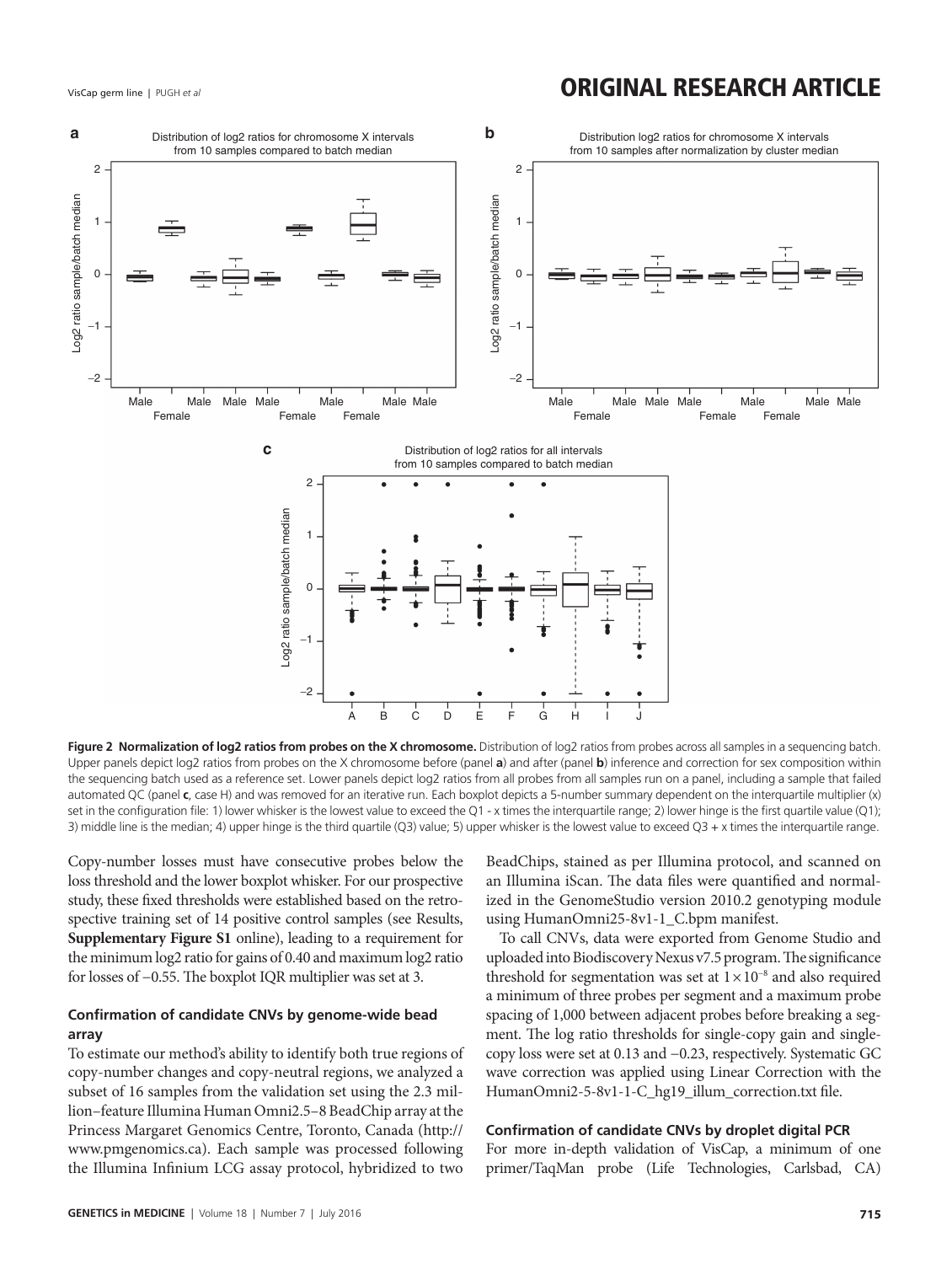### **ORIGINAL RESEARCH ARTICLE**

combination was designed to verify candidate CNVs called by VisCap. These oligonucleotides typically targeted an exon and were designed to avoid overlap with single-nucleotide polymorphisms and nonunique homologous regions when possible. Multiple probes were designed for larger or multigene CNVs. Droplet digital polymerase chain reaction (PCR) was performed using the Bio-Rad QuantaLife Droplet Digital PCR (ddPCR) device comparing the target of interest against a control probe targeting *RPP30*. To control for potential CNV of *RPP30*, we compared the copy number of *RPP30* against a second control, *AP3B1*. As a further control, all ddPCR assays were run simultaneously against DNA from the NA12878 cell line (Corriel). Results were analyzed using the QuantaSoft program and further normalized by dividing copy-number values by a sample-specific "Reference Correction Constant," calculated as two-times the copy-number ratio of the *AP3B1* and *RPP30* reference genes. Samples with an *RPP30:AP3B1* ratio <0.9 or >1.2 were manually reviewed for quality or potential copy-number variation of reference genes. For each loci tested, a loss was called if the normalized value was <1.5, and a gain was called if the normalized value was >2.5.

### **RESULTS**

Validation of this tool involved retrospective analysis of 14 cases with known CNVs detected by other clinical tests, as well as prospective analysis of 1,104 cases followed by confirmation of 27 candidate CNVs using ddPCR.20 The ddPCR-confirmed CNVs were used to estimate the positive predictive value of variant calls and to assess the added value of visual scoring of the graphical VisCap output.

#### **Retrospective analysis of 14 cases with known CNVs**

To establish algorithmic thresholds to maximize the sensitivity and specificity of the VisCap program, we analyzed targeted DNA sequencing data from 10 hearing loss cases, 3 Marfan syndrome cases, and 1 hypertrophic cardiomyopathy case, with a total of 15 pathogenic CNVs known from previous testing (**[Table 1](#page-5-0)**). This analysis uncovered 165 candidate CNVs at exon-level resolution, including all 15 pathogenic CNVs and 97 unique CNV calls. Of the unique CNVs, 95 were supported by data from only one or two exons and were often seen in multiple samples. We attributed many of these calls to specific baits with inconsistent capture performance. This inconsistency is probably due to extreme GC content because the small, recurrent CNV calls were enriched for exons with GC sequence <35 or >65% compared with the pathogenic and novel, larger CNVs (*P* = 0.002).

We reanalyzed all 14 cases after optimizing and implementing log2 ratio thresholds of 0.4 for gains and −0.55 for losses (see receiver-operating characteristic curve in **Supplementary** 

<span id="page-5-0"></span>

|  |  |  |  |  |  | Table 1 CNVs from 14 samples used for retrospective training of thresholds for VisCap algorithm |
|--|--|--|--|--|--|-------------------------------------------------------------------------------------------------|
|--|--|--|--|--|--|-------------------------------------------------------------------------------------------------|

|                 | <b>Previous testing</b>                                     |                                         | <b>VisCap</b>      |                                                   | <b>Intervals</b>     | <b>Median log2</b>                                   |                                 |
|-----------------|-------------------------------------------------------------|-----------------------------------------|--------------------|---------------------------------------------------|----------------------|------------------------------------------------------|---------------------------------|
| Case<br>ID      | Result (heterozygous<br>unless noted)                       | <b>Method</b>                           | Panel <sup>a</sup> | CNV call, interval range                          | within<br><b>CNV</b> | ratio (copy<br>number)                               | <b>Additional</b><br>CNV callsb |
| $\mathbf{1}$    | CDH23 deletion of exons<br>$13 - 14$                        | Sanger, no PCR<br>products, segregation | Oto                | Loss, CDH23 exons<br>$12 - 14A$                   | $\overline{3}$       | $-0.79(1.2)$                                         | 14 > 2                          |
| 2               | MYBPC3 exon 29 indel (c.2995-<br>58 3151del215insTACCAGGCC) | <b>MLPA</b>                             | <b>PCM</b>         | Loss, MYBPC3 exons<br>$28 - 30$                   | 3                    | $-0.59(1.3)$                                         | 22 > 9                          |
| 3               | USH2A exon 10 deletion                                      | aCGH                                    | Oto                | Loss, USH2A exon 10                               | $\mathbf{1}$         | $-1.0(1.0)$                                          | 1 > 1                           |
| 4               | FBN1 deletion of exons 36-65                                | <b>MLPA</b>                             | Marfan             | Loss, FBN1 exons 36-65                            | 30                   | $-0.92(1.1)$                                         | 20 > 7                          |
| 5               | FBN1 deletion of exons 6-65                                 | <b>MLPA</b>                             | Marfan             | Loss, FBN1 exons 6-65                             | 60                   | $-0.92(1.1)$                                         | 20 > 10                         |
| 6               | USH2A deletion of exons<br>$22 - 32$                        | Microarray                              | Oto                | Loss, USH2A exons 21-33                           | 13                   | $-0.98(1.0)$                                         | 2 > 2                           |
| $7\overline{ }$ | POU3F4 hemizygous whole-<br>gene deletion                   | Sanger, no PCR<br>products              | Oto                | Loss, POU3F4 exon 1                               |                      | $-6.9c(0)$                                           | 17 > 6                          |
| 8               | USH2A homozygous deletion<br>of exons 63-64                 | Sanger, no PCR<br>products              | Oto                | Loss, USH2A exons 63-64                           | $\overline{2}$       | $-6.0^{\circ}$ (0)                                   | 14 > 4                          |
| 9               | GJB2/GJB6 regulatory region<br>deletion                     | Microarray                              | Oto                | Loss, CRYL1 exons 2-8                             | $\overline{4}$       | $-0.98(1.0)$                                         | 12 > 6                          |
| 10              | 4-kb deletion on 10g22.1<br>including >1 exon of CDH23      | Microarray                              | Oto                | Loss, CDH23 exons<br>$13 - 14A$                   | $\overline{2}$       | $-1.0(1.0)$                                          | 9 > 4                           |
| 11              | GJB6 D13S1830 deletion                                      | PCR/Gel                                 | Oto                | Loss, 309kb including<br>$GJB6$ exons $1-3$       | 5                    | $-0.93(1.0)$                                         | 9 > 6                           |
| 12              | OTOF whole deletion                                         | Sanger, homozygous<br>novel LOF variant | Oto                | Loss, OTOF exon 1-47A                             | 47                   | $-0.91(1.1)$                                         | 11 > 8                          |
| 13              | FBN1 duplication                                            | <b>MLPA</b>                             | Marfan             | Gain, FBN1 exon 53-65                             | 13                   | 0.57(3.0)                                            | 10 > 10                         |
| 14              | TMPRSS3 homozygous<br>deletions of exons 2–5 and 13         | Reseguencing array, no<br>PCR products  | Oto                | Loss, TMPRSS3 exons 2-5;<br>loss. TMPRSS3 exon 13 | 4;1                  | $-4.3$ <sup>c</sup> (0.10);<br>$-4.2^{\circ}$ (0.11) | 4 > 2                           |

aCGH, array comparative genomic hybridization; CNV, copy- number variant; LOF, loss-of-function; MLPA, multiplex ligation-dependent probe amplification; PCR, polymerase chain reaction; Sanger, dideoxynucleotide sequencing of PCR products; resequencing array = OtoChip; segregation, segregation with disease within family. ªOto, OtoGenome; PCM, Pan Cardiomyopathy. ʰBefore > after optimized thresholds applied. ʿHomozygous deletion or deletion of an X chromosome gene in a male, resulting in large, negative log2 ratios.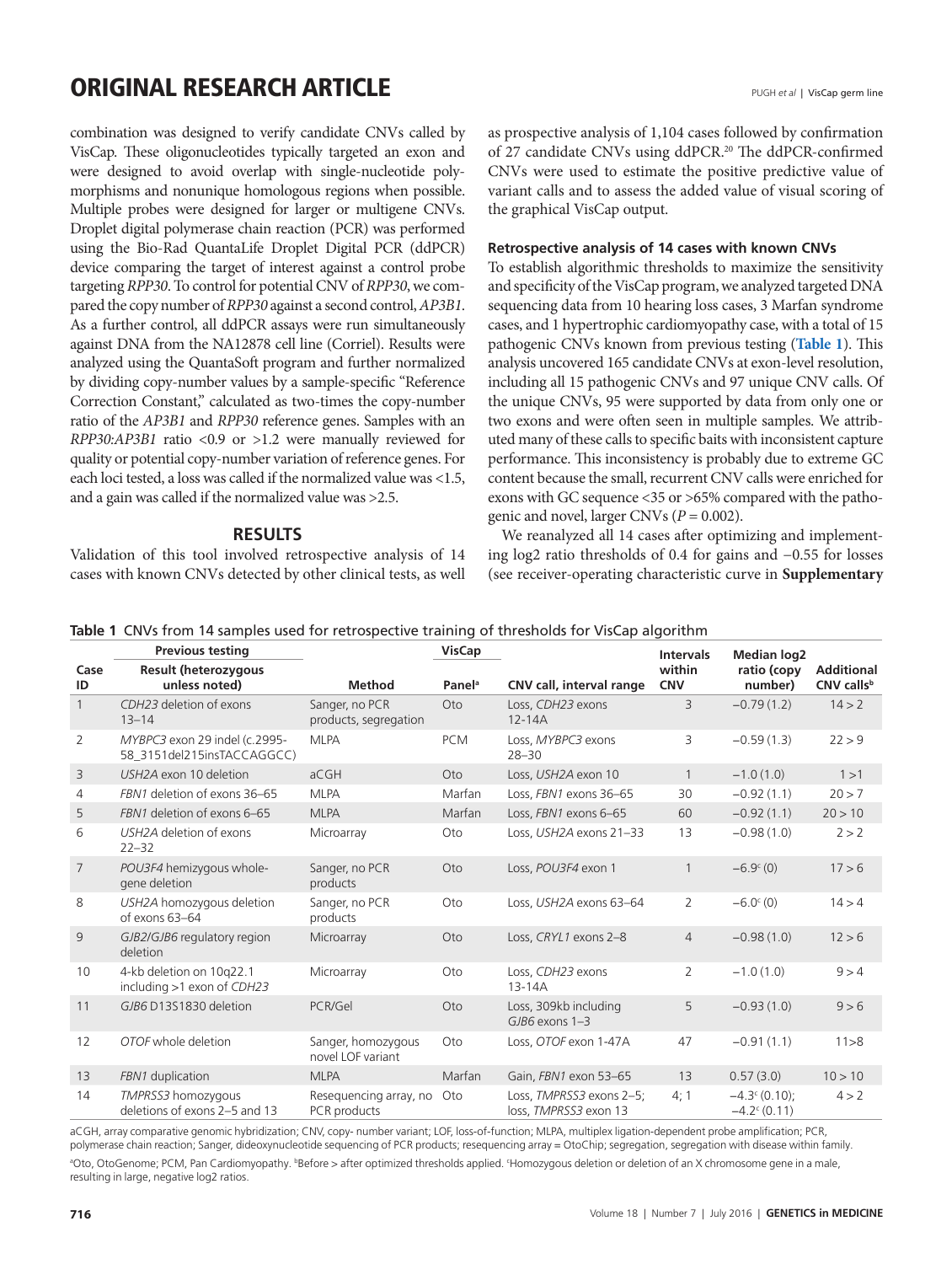### VisCap germ line | PUGH et al **ORIGINAL RESEARCH ARTICLE**

**Figure S1** online). These thresholds enabled detection of all pathogenic variants in our training set and reduced the number of CNV calls by more than 50%, from 165 to 77 (5.5 CNVs per sample on average; **[Table 1](#page-5-0)**). Given the high sensitivity for pathogenic variants and relatively few additional CNVs for follow-up interpretation per sample, we next sought to test this configuration in a larger sample set.

### **Prospective analysis of 1,104 cases and follow-up confirmation testing**

To validate our VisCap configuration, we prospectively analyzed 1,104 cases analyzed in 113 batches using Pan Cardiomyopathy or OtoGenome panels (**[Table 2](#page-6-0)**). Of these, 141 cases (12.8%) could not be scored; these consisted of 139 cases that were removed by the automated VisCap QC procedure (i.e., log2 ratio distributions were too broad to resolve single–copy number changes) and two cases that passed QC but were not analyzed due to failure of all other samples in the batch (minimum of three passing samples needed per batch). Across samples that passed QC, the median average target coverage was 724×, and 90% of cases had median target coverage between 329× and 1,684×.

From the 961 cases that passed QC, we inferred 3,005 candidate CNVs: 1,337 gains and 1,668 losses, with an average of 3.1 CNVs per sample, which is consistent with our training set. After removing single-exon CNV calls in exons frequently failing NGS analysis, 556 gains and 1,072 losses remained. Of these, 1,249 candidate CNVs corresponded to 105 unique calls seen in >1% of our cohort, likely copy-number polymorphisms or systematic artifacts; these calls were removed from further analysis. Consistent with the training cohort, the 105 recurrent calls were enriched for exons with GC content <35 or >65% compared with the remaining 378 candidate CNVs for follow-up ( $P = 10^{-10}$ ). The CNVs for follow-up were supported by 1–37 exons and represented 0.4 CNVs per case. Of note, panels with skewed GC content are more likely to benefit from removal of recurrent artifacts calls, as illustrated by the decrease in CNV calls on the Pan

<span id="page-6-0"></span>

|  |  |  |  | <b>Table 2</b> Summary of prospective validation cohort |  |  |  |
|--|--|--|--|---------------------------------------------------------|--|--|--|
|--|--|--|--|---------------------------------------------------------|--|--|--|

Cardiomyopathy panel (3.5 reduced to 0.4 CNVs/sample) that had a median GC content of 45% compared with 52% of the OtoGenome panel (0.3 reduced to 0.2 CNVs/sample).

To confirm these candidate CNVs, and to test whether bona fide CNVs were missed due to our VisCap thresholds, we reanalyzed six samples with CNVs called by VisCap and 10 samples with no candidate CNV calls using the 2.3 million–feature Illumina Human Omni2.5–8 BeadChip array. We confirmed five of six CNVs detected by VisCap and did not identify any CNVs within the targeted panel regions of the 10 negative samples (**Supplementary Table S2** online). The sixth CNV not detected by the microarray was confirmed by digital droplet PCR, representing a likely false negative from the array platform. For further confirmation, we selected 27 of 379 candidate CNVs plus 72 negative control regions with log2 ratios between −0.55 and 0.4 (our thresholds to issue a CNV call). To assess the ability of VisCap to discriminate potentially ambiguous CNV calls, we biased our selection of copy number–neutral regions toward those with values away from  $log2$  ratio = 0 (i.e., copy number = 2) but still below our cutoffs for calling a CNV. No CNVs were detected in the 72 negative control regions by ddPCR. Of the 27 candidate CNVs, 10 were confirmed by ddPCR (**[Table 3](#page-7-0)**), with high concordance between copy number inferred by VisCap and absolute copy number detected by ddPCR (*P* = 0.97).

The 17 calls that were not confirmed by ddPCR were enriched for smaller CNVs supported by three exons on average (range, 1–8 exons). However, we were not able to differentiate false-positive and true-positive calls based on size alone, because true positive CNVs were also found in this range. Therefore, we set out to assess whether visual scoring of data surrounding candidate CNV regions could be used as an effective method to identify false-positive calls and avoid unnecessary follow-up testing.

#### **Visual scoring of CNV calls**

To determine whether visual scorers could differentiate the 10 true-positive from 17 false-positive calls, we trained four

| <b>Panels</b>                      | Pan cardiomyopathy | <b>OtoGenome</b> | <b>Total</b>  |  |
|------------------------------------|--------------------|------------------|---------------|--|
| <b>Batches</b>                     | 99                 | 14               | 113           |  |
| Batches passing QC                 | 98                 | 14               | 112           |  |
| Samples                            | 973                | 131              | 1,104         |  |
| Samples passing QC                 | 841                | 122              | 963           |  |
| Samples analyzed                   | 839                | 122              | 961           |  |
| Failure rate                       | 13.6%              | 6.9%             | 12.8%         |  |
| Mean coverage (5/50/95 percentile) | 319/724/1,694      | 422/597/1,538    | 330/724/1,684 |  |
| CNV calls                          | 2,963              | 42               | 3,005         |  |
| Gains                              | 1,332              | 5                | 1,337         |  |
| Losses                             | 1,631              | 37               | 1,668         |  |
| CNVs/sample                        | 3.5                | 0.3              | 3.1           |  |
| Filtered CNV calls <sup>a</sup>    | 357                | 22               | 379           |  |
| Gains                              | 110                | $\overline{2}$   | 112           |  |
| Losses                             | 247                | 20               | 267           |  |
| CNVs/sample                        | 0.4                | 0.2              | 0.4           |  |

a Removed 131 recurrent calls seen in >1% of cases.

CNV, copy- number variant.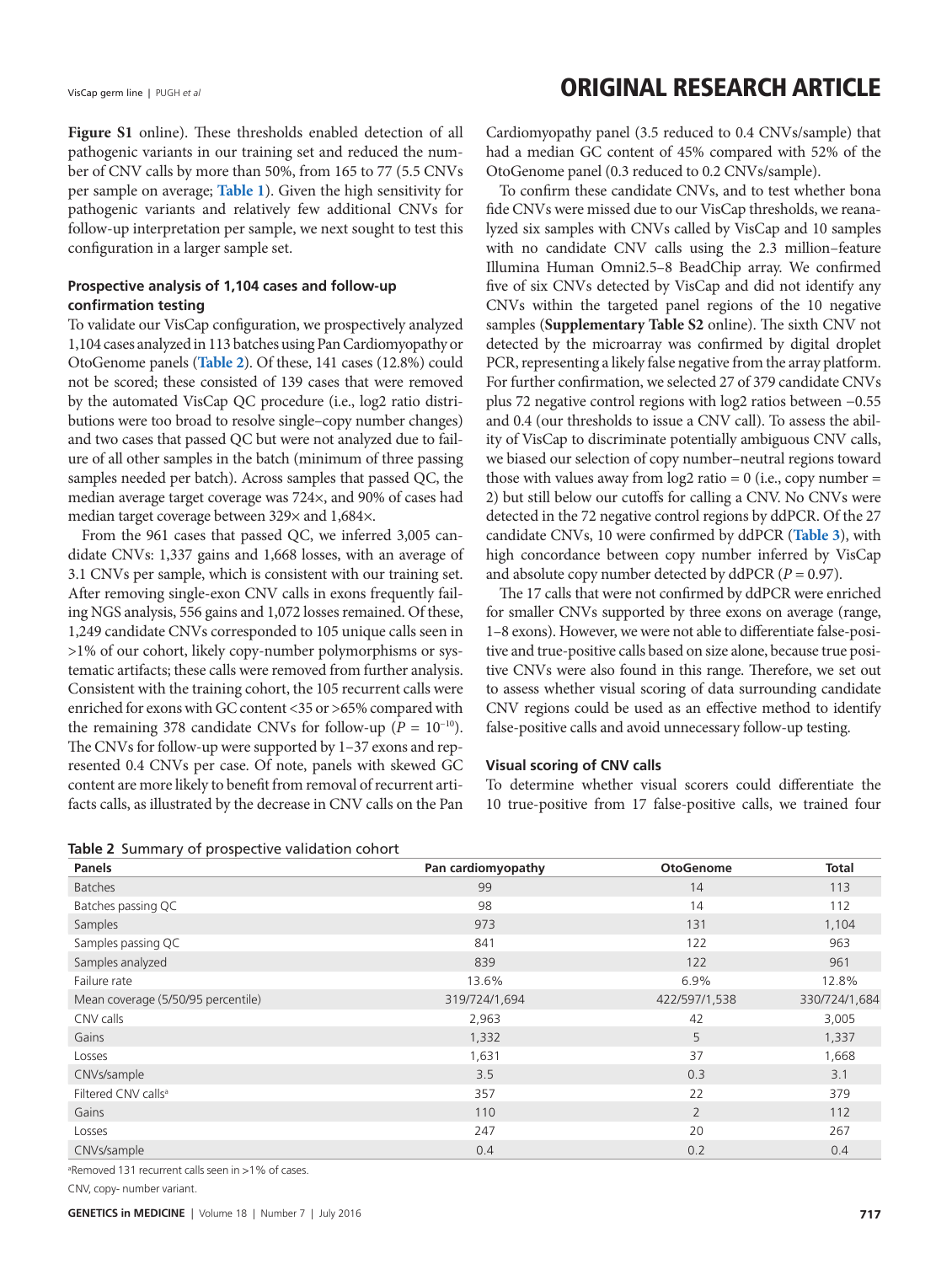## **ORIGINAL RESEARCH ARTICLE**

| <b>Case ID</b>         | <b>CNV</b><br>call | Chromosome     | Start interval name <sup>b</sup> | <b>End interval</b><br>nameb | <b>Intervals</b><br>within CNV | <b>VisCap visual reviews</b><br>concordant with ddPCR<br>result (four reviewers total) |
|------------------------|--------------------|----------------|----------------------------------|------------------------------|--------------------------------|----------------------------------------------------------------------------------------|
| Confirmed by ddPCR     |                    |                |                                  |                              |                                |                                                                                        |
| 15                     | Gain               | $\overline{2}$ | TTN Exon 233                     | TTN Exon 197                 | 37                             | $\overline{4}$                                                                         |
| 16                     | Gain               | $\times$       | LAMP2 Exon 01                    | TAZ Exon 11                  | 18                             | $\overline{4}$                                                                         |
| 17                     | Gain               | 3              | RAF1 Exon 17                     | RAF1 Exon 02                 | 16                             | 4                                                                                      |
| 18                     | Loss               | 10             | LDB3 Exon 01                     | LDB3 Exon 16                 | 16                             | 4                                                                                      |
| 19                     | Gain               | 12             | PKP2 Exon 14                     | PKP2 Exon 01                 | 14                             | 4                                                                                      |
| 20                     | Gain               | 15             | FBN1 Exon 65                     | FBN1 Exon 53                 | 13                             | 4                                                                                      |
| 21                     | Gain               | 3              | RAF1 Exon 12                     | RAF1 Exon 02                 | 11                             | 4                                                                                      |
| 22                     | Loss               | 11             | MYBPC3 Exon 20                   | MYBPC3 Exon 12               | 8                              | $\overline{4}$                                                                         |
| 23 <sup>a</sup>        | Loss               | 21             | TMPRSS3 Exon 05                  | TMPRSS3 Exon 02              | $\overline{4}$                 | $\overline{4}$                                                                         |
| 24 <sup>a</sup>        | Loss               | 21             | TMPRSS3 Exon 05                  | TMPRSS3 Exon 02              | $\overline{4}$                 | $\overline{4}$                                                                         |
| Not confirmed by ddPCR |                    |                |                                  |                              |                                |                                                                                        |
| 25                     | Loss               | $\overline{2}$ | TTN Exon 112                     | TTN Exon 110                 | 3                              | 4                                                                                      |
| 26                     | Loss               | 2              | TTN Exon 126                     | TTN Exon 124                 | 3                              | 4                                                                                      |
| 27                     | Loss               | 2              | TTN Exon 170                     | TTN Exon 169                 | 2                              | 4                                                                                      |
|                        | Loss               | 12             | KRAS Exon 04                     | KRAS Exon 04                 |                                | 4                                                                                      |
| 28                     | Loss               | 2              | SOS1 Exon 18                     | SOS1 Exon 18                 |                                | 4                                                                                      |
|                        | Loss               | $\overline{2}$ | TTN Exon 152                     | TTN Exon 149                 | 4                              | 3                                                                                      |
|                        | Loss               | 2              | TTN Exon 114                     | TTN Exon 112                 | 3                              | 3                                                                                      |
|                        | Loss               | 2              | TTN Exon 170                     | TTN Exon 169                 | $\overline{2}$                 | 3                                                                                      |
|                        | Loss               | 12             | KRAS Exon 06                     | KRAS Exon 04                 | 3                              | 2                                                                                      |
| 29                     | Loss               | 2              | TTN Exon 152                     | TTN Exon 145                 | 8                              | 3                                                                                      |
|                        | Loss               | $\overline{2}$ | TTN Exon 170                     | TTN Exon 168                 | 3                              | 3                                                                                      |
|                        | Loss               | 2              | TTN Exon 127                     | TTN Exon 125                 | 3                              | 3                                                                                      |
|                        | Loss               | $\overline{2}$ | TTN Exon 114                     | TTN Exon 112                 | 3                              | 3                                                                                      |
|                        | Loss               | 12             | KRAS Exon 06                     | KRAS Exon 04                 | 3                              | 3                                                                                      |
|                        | Loss               | $\overline{2}$ | SOS1 Exon 06                     | SOS1 Exon 03                 | 4                              | $\overline{2}$                                                                         |
| 30                     | Loss               | Χ              | LAMP2 Exon 01                    | EMD Exon 03                  | 4                              | 3                                                                                      |
| 31                     | Loss               | $\times$       | LAMP2 Exon 01                    | EMD Exon 02                  | 3                              | 3                                                                                      |

#### <span id="page-7-0"></span>**Table 3** Candidate CNVs selected for confirmation by ddPCR and used for visual assessment training

<sup>a</sup>Parents of case 14. <sup>b</sup> Start" and "End" refer to relative genome position, whereas the exon numbers in the interval names are ordered by position on the gene transcript. Therefore, "start" exon numbers are greater than "end" exon numbers for genes on the minus strand of the genome reference. CNV, copy-number variant; PCR, polymerase chain reaction.

laboratory technicians to read and interpret VisCap plots (training material supplied as **Supplementary File S2** online), followed by testing using a set of practice variants (**Supplementary File S3** online). The technicians next scored the VisCap plots for the 27 candidate CNVs as either true-positive or false-positive calls without knowing the outcome of the ddPCR analysis (**[Table](#page-7-0) [3](#page-7-0)**). All four technicians correctly identified all 10 verified CNVs. Although two of four technicians correctly categorized all falsepositive calls, the other two technicians flagged 2/17 and 12/17 false positives for follow-up, highlighting the need for training and experienced review of these data. This illustrates the added value of human review of these data to reduce the overall falsepositive rate while retaining high sensitivity.

### **DISCUSSION**

We report here an open, flexible software program (and accompanying training documents) to detect and visualize germ-line CNVs from targeted DNA sequencing data. The software was specifically designed for implementation within a clinical laboratory, including laboratory-defined thresholds, static plots amenable for routine review, and standardized procedures and training documentation. This program has been validated in a clinical diagnostic laboratory and has been used for CNV analysis of >4,000 patients in our laboratory to date (1,118 described in this report), using multiple gene panel configurations, including Pan Cardiomyopathy and OtoGenome panels. Consistent with our prospective cohort, we anticipate that this method will scale well across a wide range of coverage levels (including low-pass sequencing for CNV detection only), as long as reference samples display limited batch-to-batch technical variability across target regions (hence our focus on enabling routine manual review of VisCap data). Although NGS data used for our study were generated from genomic fragments isolated by hybrid capture followed by sequencing on the Illumina HiSeq platforms, this method is amenable to alternative target isolation and sequencing platforms that generate depth-of-coverage